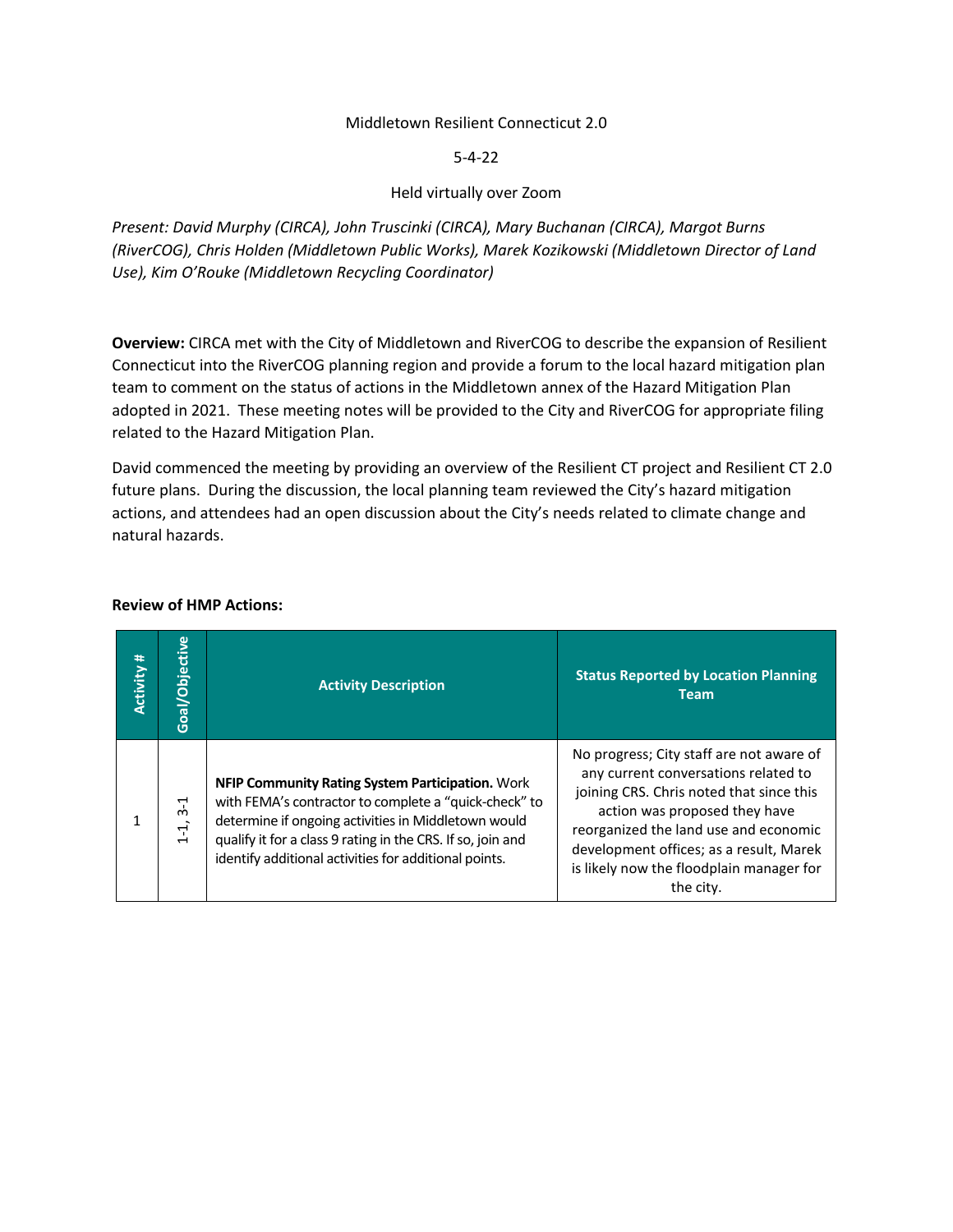| Activity # | Goal/Objective | <b>Activity Description</b>                                                                                                                                                                           | <b>Status Reported by Location Planning</b><br><b>Team</b>                                                                                                                                                                                                                                                                                                                                                                                                                                                                                            |
|------------|----------------|-------------------------------------------------------------------------------------------------------------------------------------------------------------------------------------------------------|-------------------------------------------------------------------------------------------------------------------------------------------------------------------------------------------------------------------------------------------------------------------------------------------------------------------------------------------------------------------------------------------------------------------------------------------------------------------------------------------------------------------------------------------------------|
| 2          | $\Xi$          | Update the Debris Management Plan. Annually survey<br>trees that need to come down. 35-50 per year. Add<br>requirement for on-call trimming. Create an inventory<br>of ash trees and management plan. | The city has completed a full ash tree<br>inventory and has allocated funds for ash<br>tree removal. This year they have<br>removed approximately 150 trees. Next<br>year additional tree removal is planned<br>(see budget info in action #3) and a list of<br>target trees is being developed.<br>Debris management involves bringing all<br>debris to the city transfer station. City<br>staff note that it might be helpful to have<br>multiple locations in the city so debris<br>does not have to travel as far; this<br>discussion is ongoing. |
| 3          | $\overline{1}$ | Budget appropriate money necessary to maintain and<br>remove dead, dying, dangerous, and diseased trees in<br>rights-of-way and on town land                                                          | Completed. The City's usual budget<br>includes \$40,000-\$50,000 for tree<br>removal, but the increased need for ash<br>tree removal as well as oak trees from<br>gypsy moth damaged has led to an<br>increased budget of approximately<br>\$150,000 for tree removal.                                                                                                                                                                                                                                                                                |
| 4          | $1-1, 3-1$     | Comprehensive River Management Plan. Update and<br>research property acquisition strategies for<br>undeveloped property(ies) along the river front.                                                   | A river and brownfield assessment is in<br>progress, in collaboration with RiverCOG.<br>A multifaceted project is possible for the<br>site at the Sumner Brook confluence with<br>the Connecticut River, and would include<br>brownfield remediation, compensatory<br>floodplain storage with riverfront<br>development, and public park space.                                                                                                                                                                                                       |
| 5          | $1 - 1$        | Flood Prone Area Mitigation Materials. Increase<br>inventory of flood prone mitigation items (i.e. sand bags<br>and barricades. Items necessary for flooding in all flood<br>prone areas.             | More sandbags are still needed. The<br>process for deploying the sandbags also<br>needs to be clarified and responsibility<br>allocated between Public Works and<br><b>Emergency Management. Some</b><br>residents have requested sandbags for<br>the ends of driveways, which the City has<br>deployed in the past.                                                                                                                                                                                                                                  |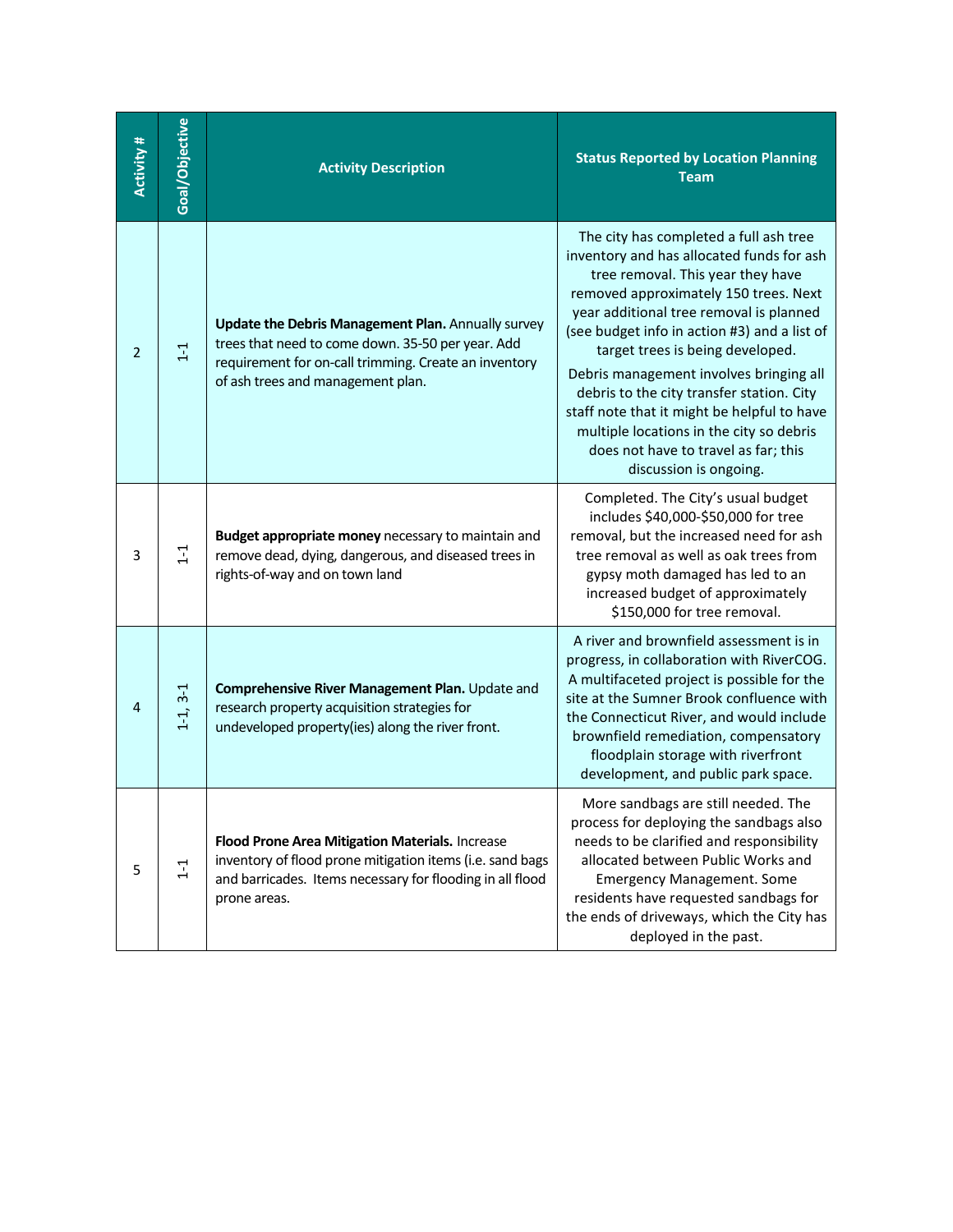| Activity # | Goal/Objective | <b>Activity Description</b>                                                                                                                                                                                      | <b>Status Reported by Location Planning</b><br><b>Team</b>                                                                                                                                                                                                                                                                                                                                                                                                                                                         |
|------------|----------------|------------------------------------------------------------------------------------------------------------------------------------------------------------------------------------------------------------------|--------------------------------------------------------------------------------------------------------------------------------------------------------------------------------------------------------------------------------------------------------------------------------------------------------------------------------------------------------------------------------------------------------------------------------------------------------------------------------------------------------------------|
| 6          | $2 - 1, 3 - 1$ | Flood Study(ies) for RLP on Millbrook Road.<br>Conduct a flood study South of Randolf Road for a<br>feeder brook into the main stem (Sumner Brook) that<br>may address strategies for flooding on Millbrook Road | A flood study of Sumner Brook in the<br>Millbrook Road area was completed by<br>BL Companies in fall 2021. Conclusions<br>from this include the need for dam<br>removal (not town-owned) and the need<br>to increase the size of two DOT culverts<br>across Randolph Road. The South Fire<br>Department is located in this area and<br>faces flood-related access risks. David<br>has asked for a copy of this completed<br>flood study.                                                                           |
| 7          | $2-1$          | <b>Bank Stabilization.</b><br>Conduct remediation project at RLP - Canoe Club,<br>Harbor Drive to stabilize river bank and increase storage<br>capacity.                                                         | A portion of brownstone wall previously<br>caved in and borings were completed in<br>the area by MMI/SLR. The town tried to<br>obtain FEMA funding for this but has not<br>so far succeeded. The site seems to have<br>stabilized.                                                                                                                                                                                                                                                                                 |
| 8          | $2-1$          | Financing and Mitigation for Nejako Drive RLPs.<br>Study was conducted with mitigation strategies<br>recommended. Implement strategies. Research<br>funding sources.                                             | This neighborhood experiences flooding<br>from the headwaters of West Swamp<br>Brook, as does Basswood Drive, which is<br>located nearby. There is poor drainage in<br>this area. A two-pipe culvert at Congdon<br>Street that was previously blocked has<br>been cleared. CIRCA will check to ensure<br>that this neighborhood has been<br>captured in a Zone of Shared Risk. This is<br>currently listed as under the remit of the<br>Land Use Office in the HMP, but might be<br>better suited to Public Works. |
| 9          | $2 - 1$        | <b>Evacuation Routing.</b><br>City working with contractor to improve current<br>system and increase efficiency(ies) for evacuation<br>routing.                                                                  | The current status of this is unknown.<br>This is currently listed as under the remit<br>of the Land Use Office in the HMP, but<br>might be better suited to the emergency<br>manager.                                                                                                                                                                                                                                                                                                                             |
| 10         | $2-1$          | <b>Business Continuity.</b> Continue to improve COOP<br>(City Hall)                                                                                                                                              | This is partially complete but was<br>disrupted by the lead person passing<br>away. The plan has not been finalized.                                                                                                                                                                                                                                                                                                                                                                                               |
| 11         | $1-1, 3-1$     | <b>Debris Management Plan.</b><br>Continue to develop an updated debris<br>management plan town wide.                                                                                                            | See action #2 for details on current<br>debris management practices.                                                                                                                                                                                                                                                                                                                                                                                                                                               |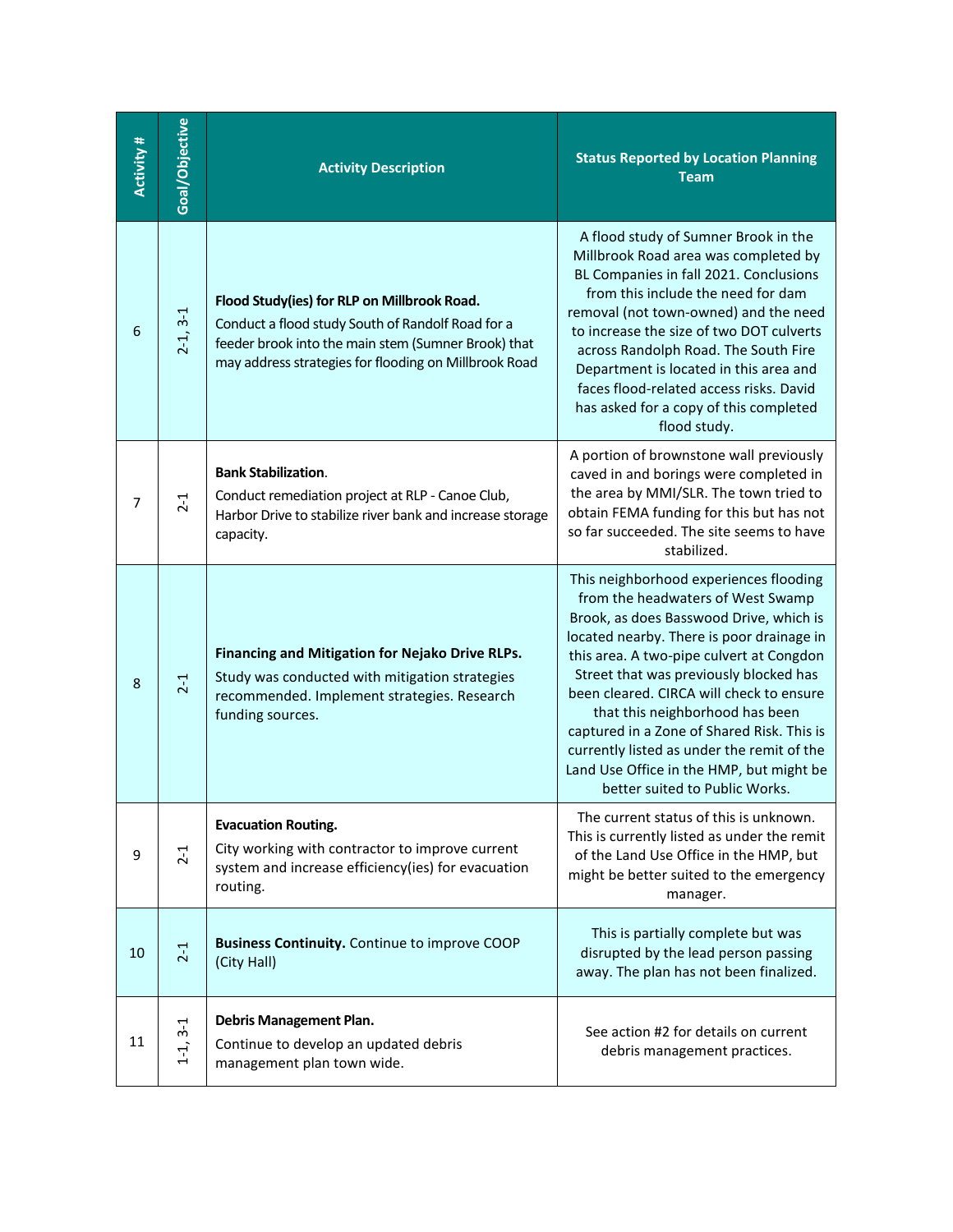| <b>Activity #</b> | Goal/Objective | <b>Activity Description</b>                                                                                                                                                                       | <b>Status Reported by Location Planning</b><br><b>Team</b>                                                                                                                                                                                                                                                                                                                                                                                                                                                                                                                                                                                                       |
|-------------------|----------------|---------------------------------------------------------------------------------------------------------------------------------------------------------------------------------------------------|------------------------------------------------------------------------------------------------------------------------------------------------------------------------------------------------------------------------------------------------------------------------------------------------------------------------------------------------------------------------------------------------------------------------------------------------------------------------------------------------------------------------------------------------------------------------------------------------------------------------------------------------------------------|
| 12                | $1 - 1$        | <b>Critical Facilities.</b><br>Currently the senior center needs a generator to<br>operate elevators for evacuation. Conduct analysis of<br>gas stations and supermarkets for cost of generators. | Unknown whether the senior center<br>received a generator. The City will be<br>opening a new recreation center in the<br>fall at the site of the former Woodrow<br>Wilson school, which will have a<br>generator and will be able to serve as a<br>warming/cooling center and charging<br>station (although will not meet the<br>requirements for an official shelter).<br>Middletown High School is the shelter for<br>the city and can also serve as a<br>warming/cooling center. The library can<br>also be used as a cooling center. The<br>police department also has the potential<br>to be used, although this might be<br>limited by COVID restrictions. |
| 13                | $2 - 1$        | <b>Upgrade Wells and Facilities. Replace two wells</b><br>below the 100-year flood at J.S. Roth Well field. Well<br>Improvements/Storm Hardening.                                                 | City staff believes this is completed, but<br>this needs to be confirmed. David will<br>check with the Water and Sewer<br>Department.                                                                                                                                                                                                                                                                                                                                                                                                                                                                                                                            |
| 14                | $2 - 1$        | Harbor Park Pumping Station. Abandon some<br>facilities and install watertight grinder pump.                                                                                                      | Harbor Park is being upgraded as part of<br>an upgrade to a restaurant on Harbor<br>Drive; currently the site is under<br>construction. City staff believe the<br>pumping station is included in this, but<br>this needs to be confirmed.                                                                                                                                                                                                                                                                                                                                                                                                                        |
| 15                | $2 - 1$        | Johnson Street Pumping Station. Upgrade Storm<br>Wall.                                                                                                                                            | Current status unknown                                                                                                                                                                                                                                                                                                                                                                                                                                                                                                                                                                                                                                           |
| 16                | $2 - 1$        | Adder Brook Dam. Repair Diversion Chamber.                                                                                                                                                        | City staff believes this is completed, but<br>this needs to be confirmed. David will<br>check with the Water and Sewer<br>Department.                                                                                                                                                                                                                                                                                                                                                                                                                                                                                                                            |
| 17                | $2 - 1$        | South Main Street. Replace station to upland site.                                                                                                                                                | Completed                                                                                                                                                                                                                                                                                                                                                                                                                                                                                                                                                                                                                                                        |
| 18                | $2-1$          | Adder Brook Dam (see Dam Hazard Report). Repair<br>outlet at gatehouse. Spillway needs improvement<br>and dam raised to pass 1/2 PMF                                                              | See action #16, needs to be confirmed.<br>David will check with the Water and<br>Sewer Department.                                                                                                                                                                                                                                                                                                                                                                                                                                                                                                                                                               |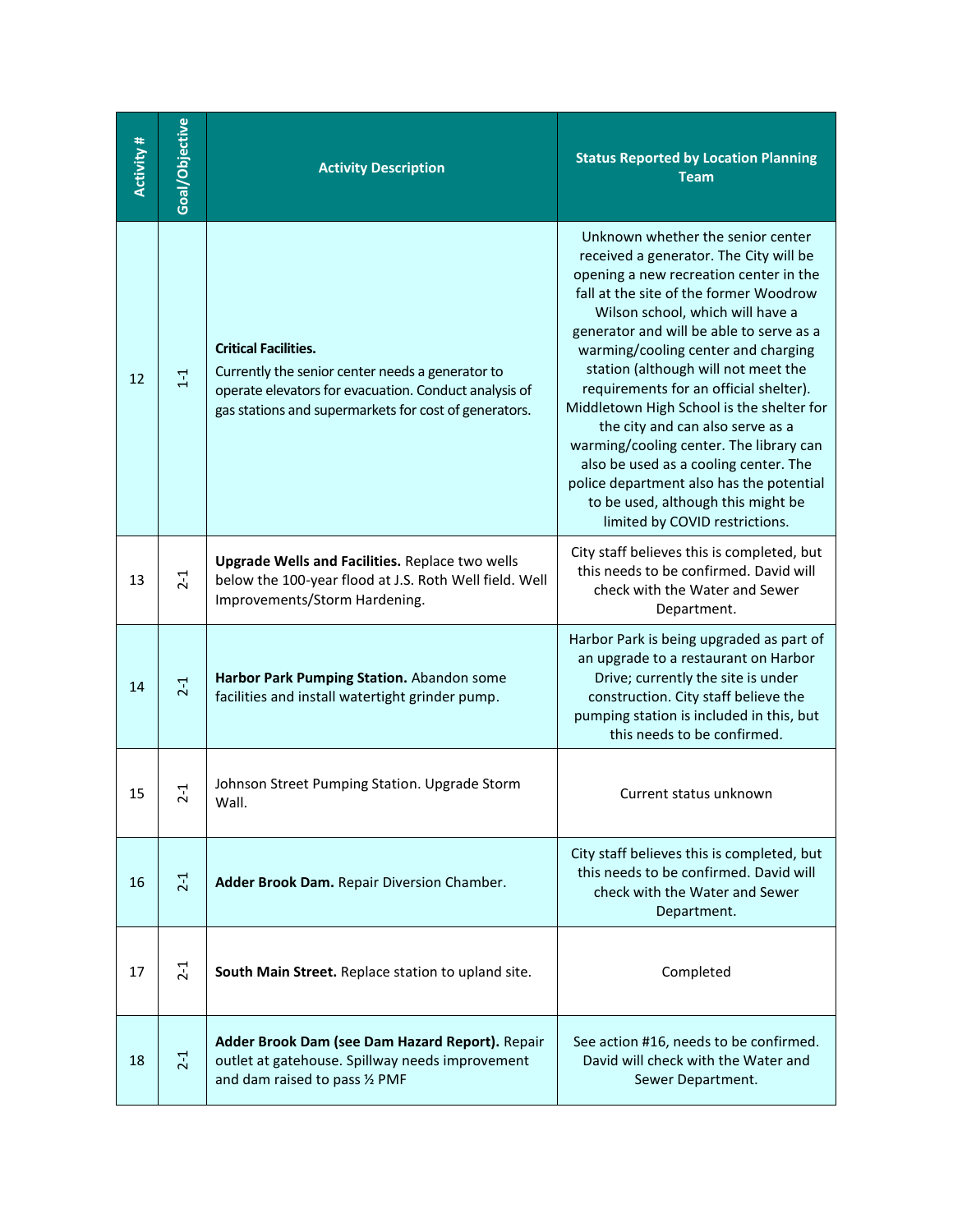| Activity # | Goal/Objective | <b>Activity Description</b>                                                                                   | <b>Status Reported by Location Planning</b><br><b>Team</b>                                   |
|------------|----------------|---------------------------------------------------------------------------------------------------------------|----------------------------------------------------------------------------------------------|
| 19         | $2 - 1$        | Mt. Higby Dam. Using Dam Hazard Report perform<br>improvements to spillway and dam raised to pass 1/2<br>PMF. | No improvements have yet been made<br>on the Mt. Higby Dam.                                  |
| 20         | $2-1$          | Laurel Brook Dam. Intake improvements and dike<br>repairs to pass 1/2 PMF.                                    | Some culverts have been replaced;<br>unknown whether the full improvements<br>have occurred. |
| 21         | $2 - 1$        | Saw Mill Interceptor. Need waterproof repair tops.                                                            | Current status unknown                                                                       |
| 22         | $2-1$          | #3 Dam. Improvements needed to spillway. DOT<br>Project (Route 66 Widening Project) is complete.              | This is located on Rt 66 between<br>Reservoir 3 and Reservoir 2. This is<br>completed.       |
| 23         | $2-1$          | Coginchaug River Sewer. Raise all structure tops<br>above flood elevation.                                    | No progress                                                                                  |

# **Open Discussion on the City's Needs:**

- There are a number of unimproved city-owned streets that experience erosion during storm events. Many of these are on shallow bedrock, making conditions difficult to install drainage.
- Sumner Brook and the South Fire Station is a potential project site (see action #6). This is already captured in a CIRCA-delineated Zone of Shared Risk.
- David asked whether there is anything in the downtown area that might have potential for a climate resilience project.
	- $\circ$  The city tries to regularly plant trees to provide shade, although this is challenging due to limited space.
- David asked whether there are challenges related to municipal water and sewer, given the importance of these utilities to community resilience.
	- $\circ$  The Red Road sewer pump station experiences flooding. This may be related to a beaver dam in the pond connected to the catch basins.
	- $\circ$  Water system interconnections with neighboring water utilities are not yet done.
- The Mile Lane area contains both critical infrastructure and flood risk from West Swamp Brook and East Swamp Brook.
	- $\circ$  Mile Lane contains a culvert that failed twice during the storms of summer 2021.